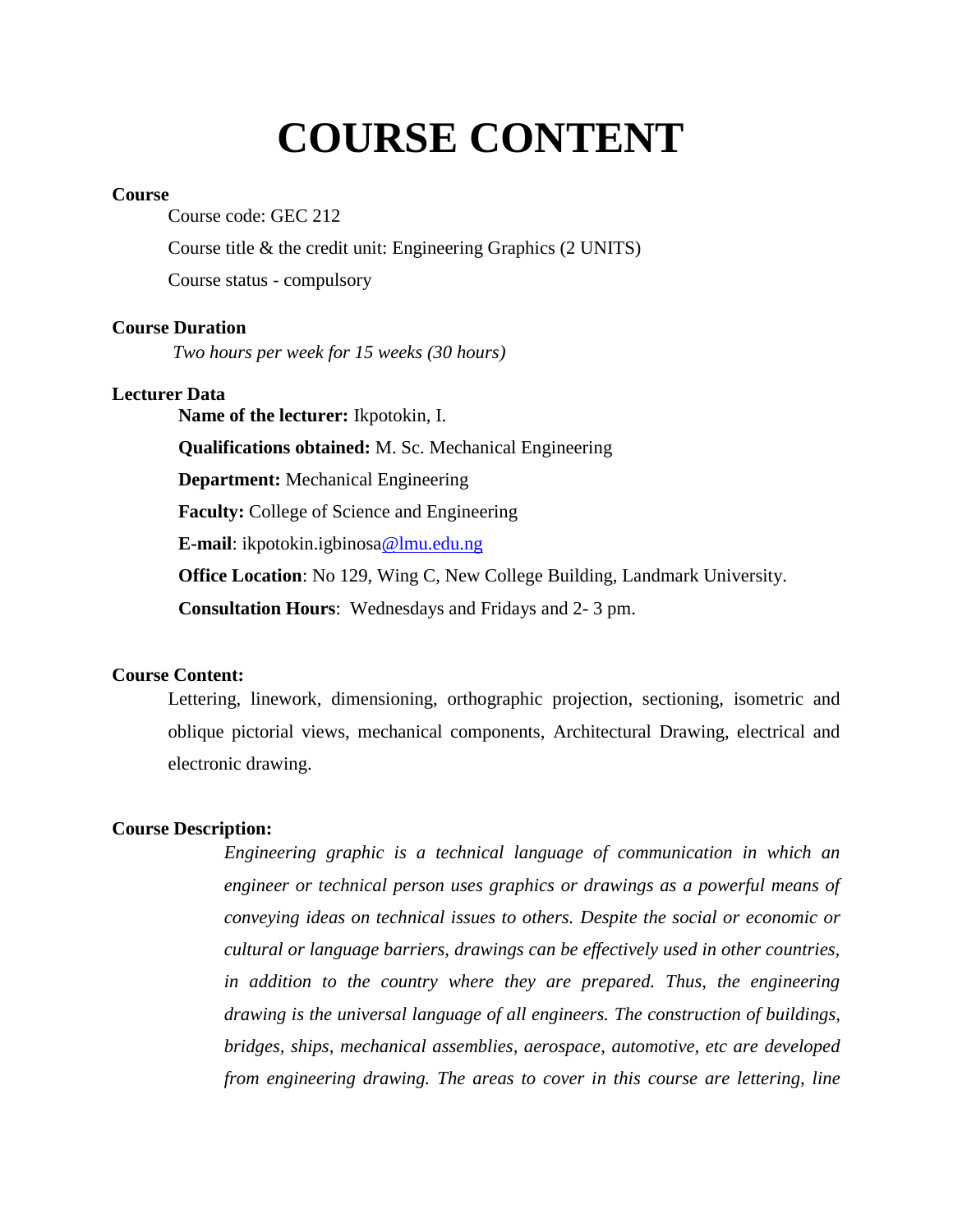*work, dimensioning, orthographic projection, sectioning, isometric and pictorial views, reading and interpretation of drawings, electrical symbols, architectural drawing.*

#### **Course Justification:**

*Engineering graphic has its origin sometime in 500 BC in the regime of King Pharos of Egypt when symbols were used to convey the ideas among people. Many graphics such as sculpture, picture etc may be fascinating but lack information to describe them. But engineering graphics contain standards and symbols which can be use for describing, interpreting and producing parts drawn with little or no supervision from the one that make the drawing. Just like every other language, engineering drawing has its own grammar; style and structure that must be learn in order to communicate effectively with it.* 

#### **Course objectives**

At the end of this course, students would be able to:

- *(i) To understand skills required for lettering, linework*
- *(ii) To know the required dimensioning and hatching skills*
- *(iii) To understand the fundamentals of engineering graphics.*
- *(iv) To acquire basic skills in engineering drawings and architectural drawings.*
- *(v) To understand and interpret any form of engineering drawings.*
- *(v) To draw an object from different perspective views.*

#### **Course Requirement:**

*To be well grounded and fast acquisition of the required drawing skills in this course, the students must have basic knowledge in technical drawing and geometry in mathematics. However, the course is design in such a way that even non-engineering students can be taught to becoming a professional draughtsman.* 

*Since the course involves the use of drawing board and its accessories, each participating students is expected to have their own drawing board and the necessary accessories. This is very important because lack of practical classes could lead to student*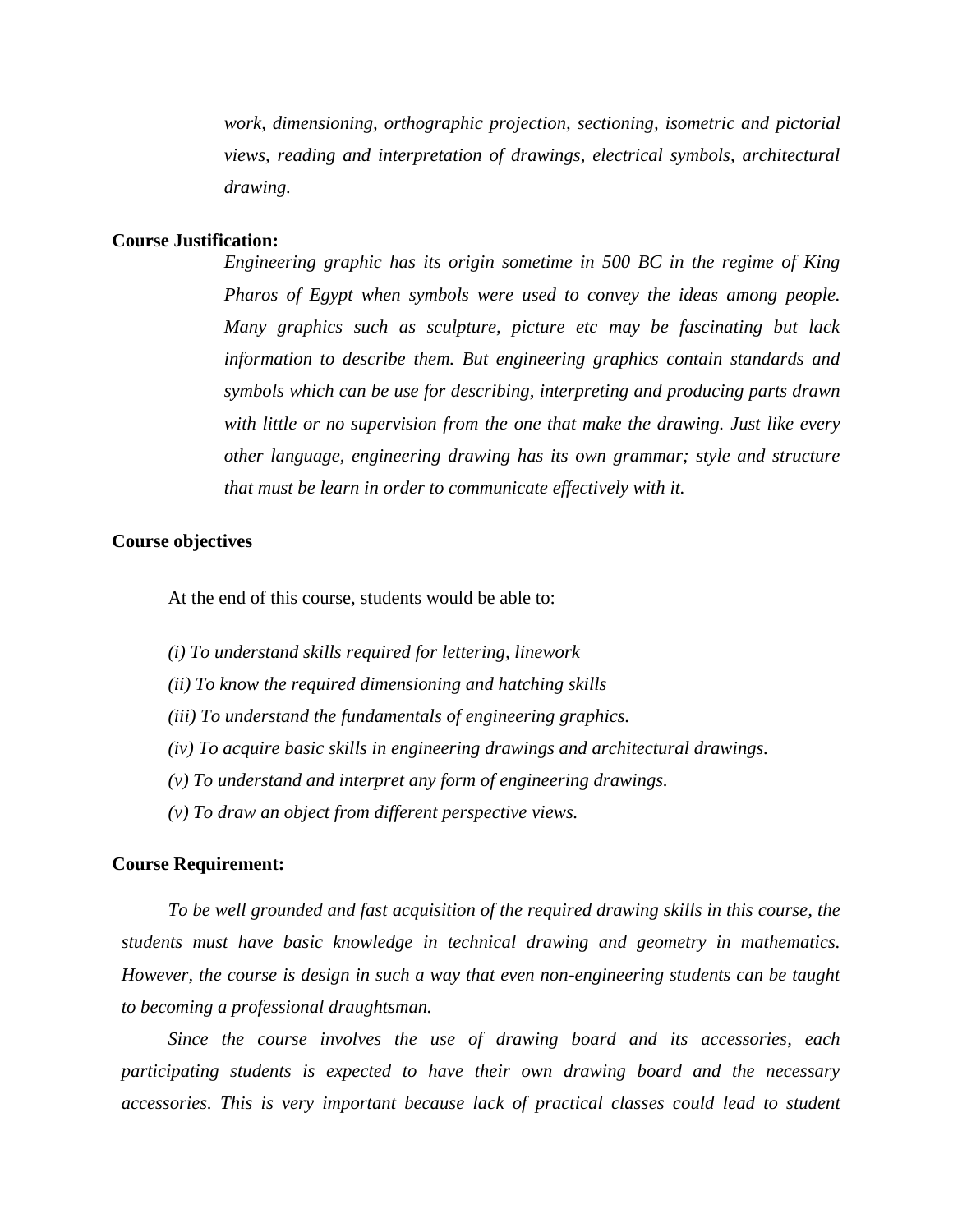*failing the course or poor design concept in future.*

### **Method of Grading**

| Grading                  | Score $(\%)$ |
|--------------------------|--------------|
| Test                     |              |
| Practical work           |              |
| <b>Final Examination</b> |              |
| <b>Total</b>             | 100          |

#### **Course Delivery Strategies:**

- *Provision of detailed explanation in class on the topic.*
- *Provision of adequate illustration on the board with the aid of a projector.*
- *Making lecturing periods interactive and complimentary it with practical work.*
- *Giving the students class work during the lecture period.*
- *Giving take-home assignments at the end of each lecture.*

# **LECTURE CONTENT**

**Week 1:** Introduction to engineering graphics.

**Week 2:** Lettering

**Week 3:** Line work and dimensioning.

**Week 4:** Orthographic projection – First angle projection

**Week 5:** Orthographic projection – Third angle projection

**Week 6:** Sectioning.

**Week7:** Isometric projection.

**Week 8:** Oblique projection.

**Week 9:** Reading and interpretations of drawings.

**Week 10:** Mechanical element – bolt and nut.

**Week 11:** Mechanical element – gear.

**Week 12:** Electrical drawing

**Week 13:** Electronic drawing